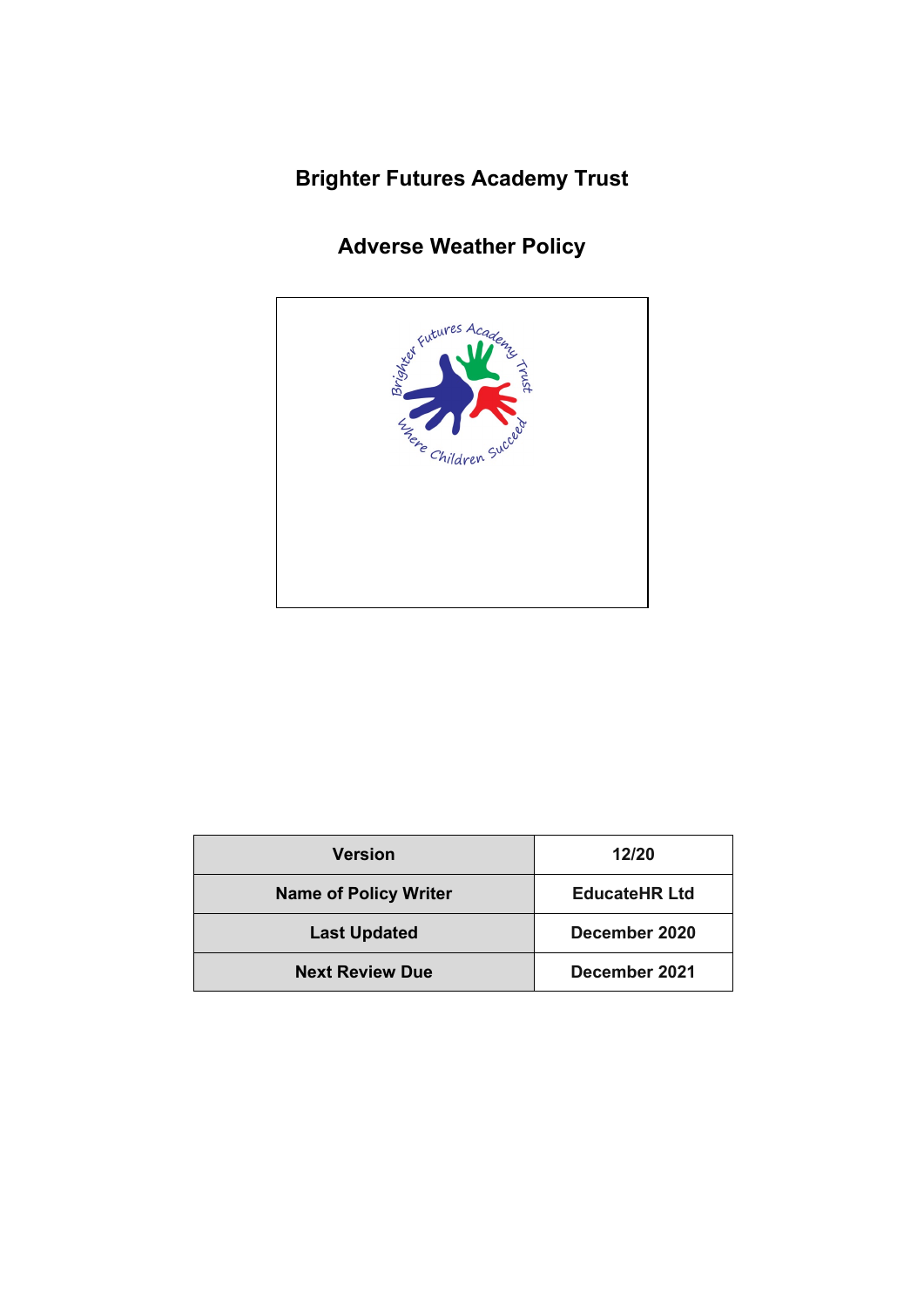### **Contents Page**

| 5. Severe weather overnight causing disruption at the start of the day  4 |
|---------------------------------------------------------------------------|
| 6. Severe weather conditions occurring during the working day 4           |
|                                                                           |
| 8. School or nursery closure affecting children of staff members5         |
|                                                                           |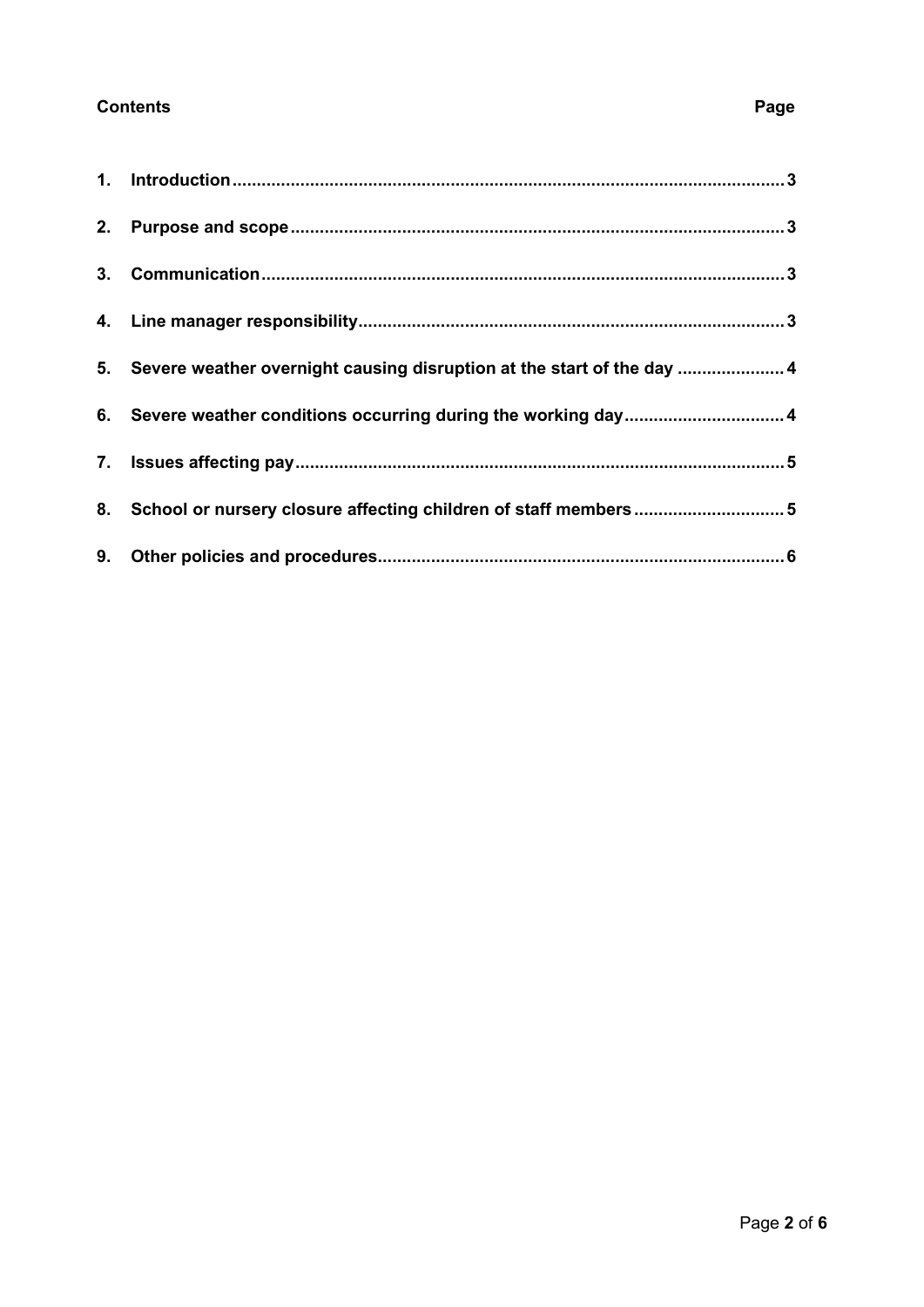#### <span id="page-2-0"></span>**1. Introduction**

- 1.1 It is recognised that severe weather conditions (such as snow, ice, floods, or exceptionally strong winds) may occasionally make it problematic for staff to travel to the workplace.
- 1.2 However, it is expected that all members of staff will make every reasonable effort to get to work. Where normal travel arrangements are temporarily unavailable, all possible alternatives should be explored, including (where distance and fitness permit) walking.
- 1.3 Notwithstanding the above, the academy recognises that health and safety considerations are of paramount importance, and staff should not take unnecessary risks in relation to travel.
- 1.4 This policy gives guidelines and clarifies expectations on attendance at work where weather conditions cause disruption to normal travel arrangements.
- 1.5 This policy also outlines the options which may be utilised by management to encourage optimum use of resources and thus maximise the possibility of the academy remaining open as scheduled throughout the full extent of term time.

#### <span id="page-2-1"></span>**2. Purpose and scope**

- 2.1 The purpose is to ensure that a fair and consistent procedure is applied to all employees, having regard to the specific nature of their employment.
- 2.2 The policy is designed to detail how senior management will deal with lateness or non-arrival at work (when this is specifically attributable to adverse weather conditions), to outline possible alternatives to reporting to the normal designated place of work and to clarify any potential impact on remuneration related to inability to attend work as normal.

#### <span id="page-2-2"></span>**3. Communication**

- 3.1 Staff should assume that the academy is operating normally (unless and until advised otherwise) and where any individual member of staff is unable to get to work, or is likely to be significantly delayed, they must inform their line manager at the earliest opportunity and, if feasible, give an indication of expected arrival time.
- 3.2 The academy will endeavour to communicate access problems at the earliest opportunity. This may be done via the school website or via email and/or text message directly to staff. In the event of adverse weather conditions (or other significant disruption to travel) staff are expected to check the academy's website or communicate by email or telephone to ascertain the position.
- 3.3 Whenever possible, employees should speak directly with their line manager, bringing to their attention any pressing issues relevant to that day's work which may require to be addressed in their unavoidable absence.
- 3.4 All staff should keep a note of the direct dial number for the academy switchboard and/or (where individual permission is given for this) personal mobile numbers of senior management.

#### <span id="page-2-3"></span>**4. Line manager responsibility**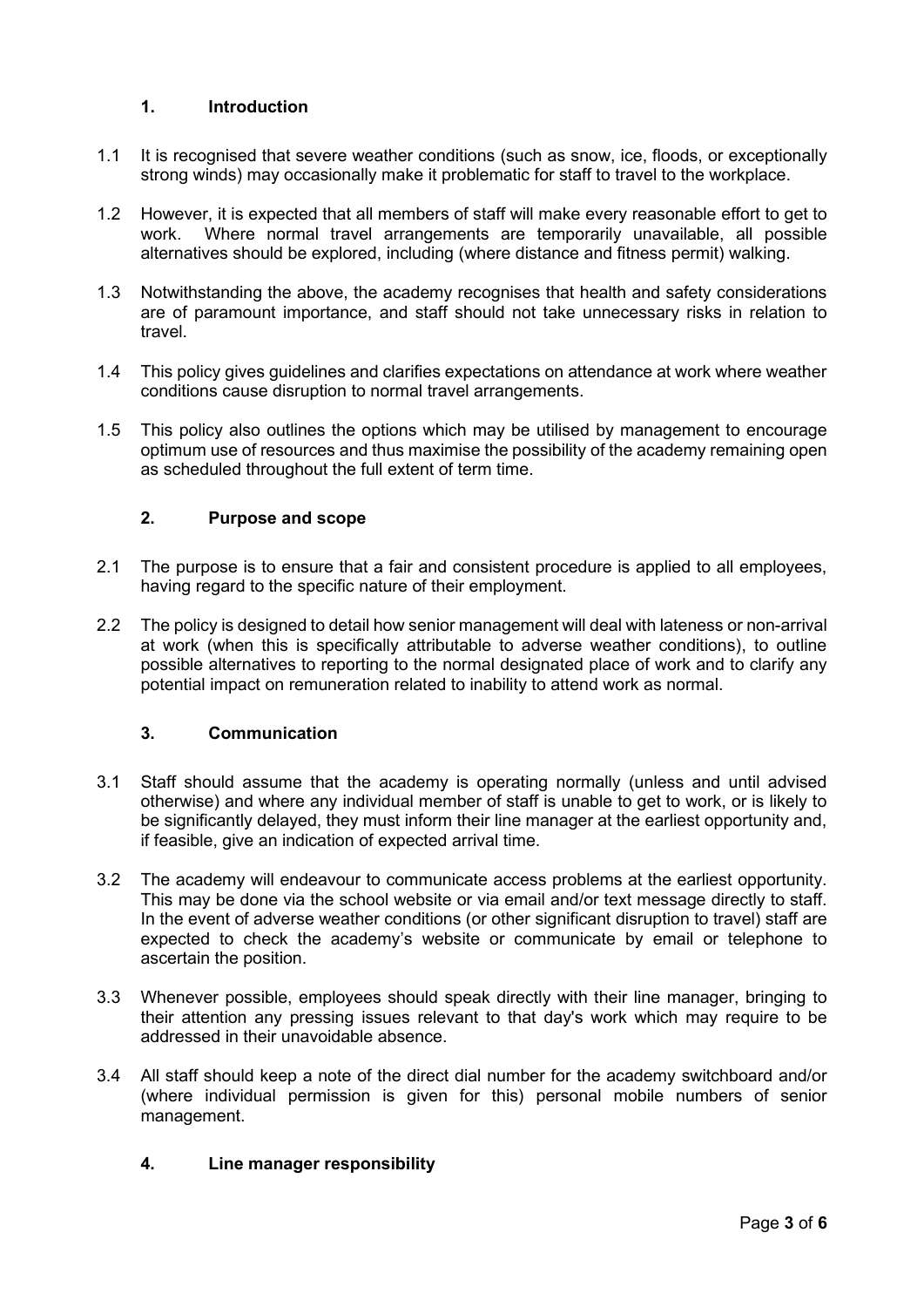- 4.1 Under this policy, all line managers will be expected to:
	- treat all staff fairly and consistently
	- ensure that adequate communication takes place with all staff for whom they are responsible
	- have regard to the health and safety of staff and students, particularly where special conditions such as pregnancy or disability may apply.

#### <span id="page-3-0"></span>**5. Severe weather overnight causing disruption at the start of the day**

- 5.1 Staff should make every effort to get to work. If a regular train or bus service is not operating then it may be possible to get a later service, use a different route or get to an alternative station or bus stop which is unaffected by the disruption. If the employee normally travels by car or cycle, and is unable to do so safely, they should investigate the possibility of alternative arrangements such as public transport.
- 5.2 Staff who live within a reasonable distance (to be defined, following consultation with staff, on an individual school basis) and who are fit and able-bodied will be expected to walk to work if it is safe to do so.
- 5.3 Where every effort has been made to attend work and an individual arrives after their normal starting time they will not be penalised. No deduction from pay will be made and they will not be required to make up the lost time.
- 5.4 Once it is evident that travel to work will be problematic, the member of staff must telephone their line manager at the earliest opportunity to advise them of the situation.
- 5.5 If the nature of the individual's work allows, and where appropriate facilities are available, it may be possible to work from home with the agreement of the line manager.
- 5.6 With regard to staff employed by multi academy trusts (or by academies operating from more than one site), in the event that employees are unable to access their normal place of work (or if their normal place of work is closed due to adverse weather conditions) they should instead (as long as it is safe to do so) make every effort to attend the alternative work location closest to them (if this remains open) where appropriate facilities are available to enable normal working.

#### <span id="page-3-1"></span>**6. Severe weather conditions occurring during the working day**

- 6.1 In the event of severe weather conditions developing during the course of the working day, to the extent that it is anticipated that staff may have difficulty in travelling home, it will be for the headteacher (or a nominated deputy) to decide whether to close the school site and send staff home early.
- 6.2 In making such a decision, due regard will be given to advice and information from appropriate sources (such as meteorological office severe weather warnings or updates from police and/or motoring organisations) as well as the (varying) distances individual members of staff may be required to travel.
- 6.3 Where a decision is made to send staff home before the end of the normal working day no deduction from pay will be made.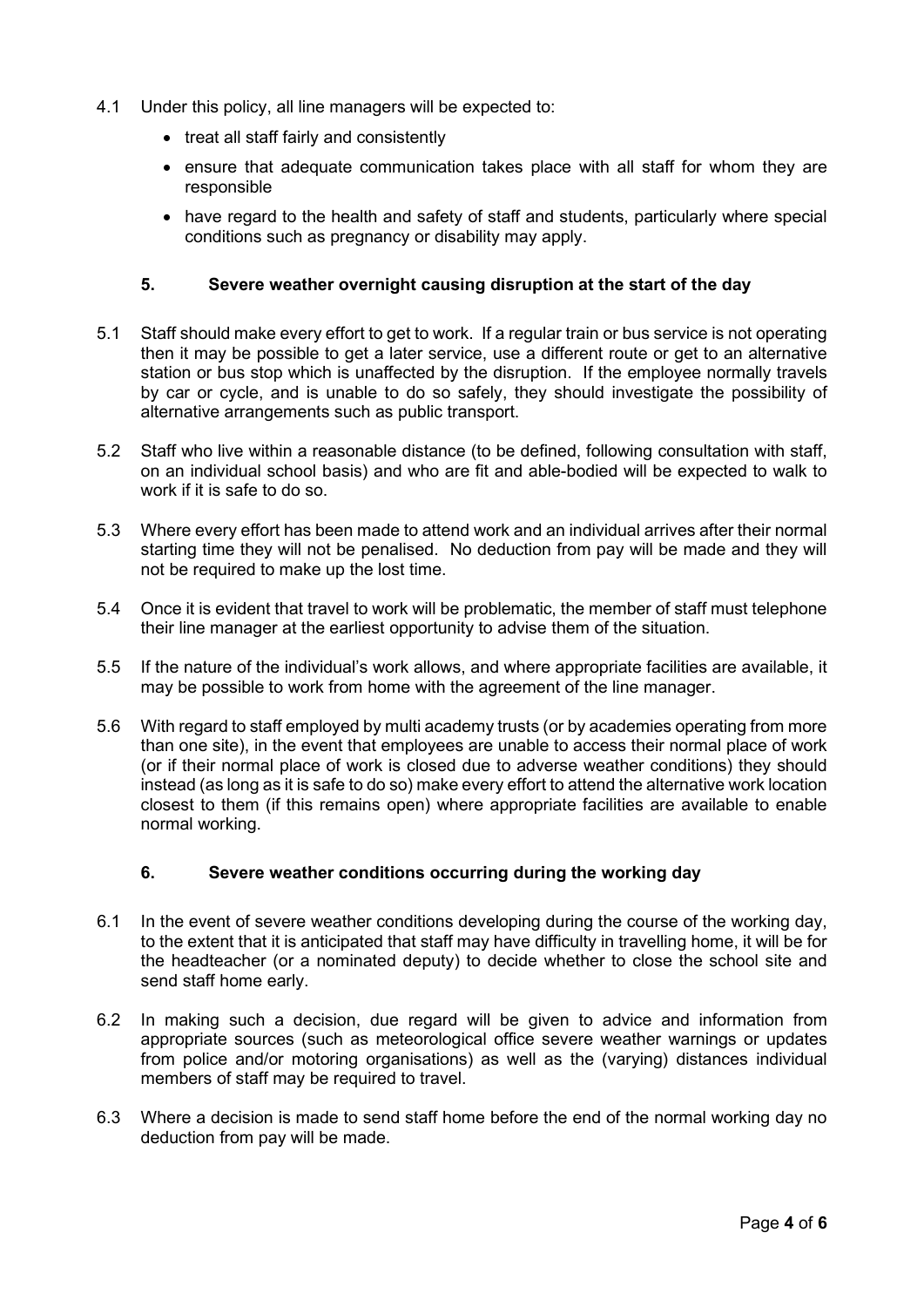#### <span id="page-4-0"></span>**7. Issues affecting pay**

- 7.1 Unless specifically broadcast to the contrary, the academy will stay open whenever possible to ensure continuity of service provision. Staff should report to work as normal unless and until advised otherwise.
- 7.2 Staff absence (attributable to adverse weather conditions) that has not been communicated will (unless there are extenuating circumstances) be regarded as unauthorised absence and in such an instance payment may be withheld.

#### <span id="page-4-1"></span>7.3 **Workplace remaining open**

- 7.3.1 Where a member of staff arrives at work late, due to severe weather conditions, they will not be required to make up any time lost and will not suffer any loss of pay.
- 7.3.2 Where attendance at the normal workplace is not possible (for the entire working day) this may result in a reduction in pay. However, staff who have agreed (or have been required) to work from an alternative location (which may include their own home) and staff who have made reasonable efforts to attend work will not suffer loss of pay.
- 7.3.3 For staff members who are not paid in accordance with STPCD, where attendance at the normal workplace (or any suitable alternative location as defined above) is not possible (for the entire working day), the individual must agree with their line manager how the absence will be treated for payment purposes. The following options should be considered:
	- Annual leave

Depending upon the position held (and whether this is term time only or all year round) it may be acceptable for a day's annual leave to be used, and, if the full year's leave entitlement has already been exhausted, it will be acceptable for a day to be brought forward from the next leave year

• Time in lieu

Depending upon the position held (and whether this is term time only or all year round) it may be appropriate for the individual member of staff to elect to take the absence as 'time in lieu' and make up any lost time on days/dates as agreed with their line manager

• Authorised unpaid leave

As an alternative to the above, and subject to the agreement of the line manager, the individual may elect to take the day as unpaid leave. The manager will notify payroll accordingly and an appropriate deduction will be made from normal salary.

#### 7.4 **Workplace closure**

7.4.1 Where conditions have necessitated official closure of the school premises **in their entirety** (in other words **all** sites in the case of either a multi-academy trust or a multi-site establishment) all staff will be paid as normal.

#### **8. School or nursery closure affecting children of staff members**

8.1 Where an individual responsible for the upbringing of a child has to stay at home unexpectedly because the school or nursery attended by their child has closed due to